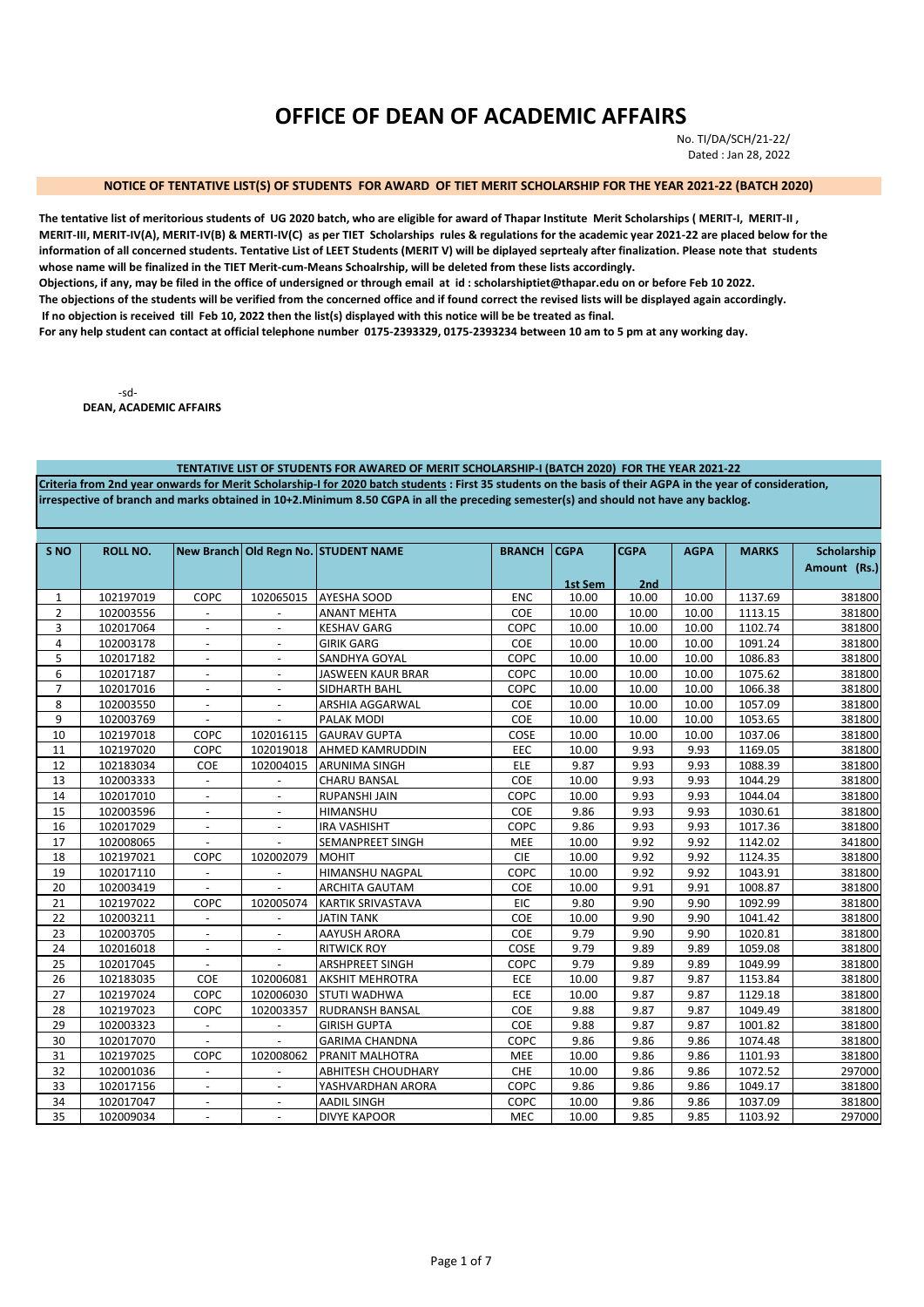#### **TENTATIVE LIST OF STUDENTS FOR AWARED OF MERIT SCHOLARSHIP-II (BATCH 2020) FOR THE YEAR 2021-22**

**Criteria from 2nd year onwards for Merit Scholarship-II for 2020 batch students : Next 45 students (after excluding first 35 students of Merit-I) on the basis of their AGPA in the year of consideration, irrespective of branch and marks obtained in 10+2.Minimum 8.50 CGPA in all the preceding semester(s) and should not have any backlog.**

| S <sub>NO</sub> | <b>ROLL NO.</b> |                          |                          | New Branch   Old Regn No.   STUDENT NAME | <b>BRANCH</b> | <b>CGPA</b> | <b>CGPA</b>     | <b>AGPA</b> | <b>MARKS</b> | Scholarship  |
|-----------------|-----------------|--------------------------|--------------------------|------------------------------------------|---------------|-------------|-----------------|-------------|--------------|--------------|
|                 |                 |                          |                          |                                          |               |             |                 |             |              | Amount (Rs.) |
|                 |                 |                          |                          |                                          |               | 1st Sem     | 2 <sub>nd</sub> |             |              |              |
| $\mathbf 1$     | 102183036       | COE                      | 102006130                | SUNDARAM SRIVASTAVA                      | ECE           | 9.85        | 9.85            | 9.85        | 1088.19      | 267800       |
| $\overline{2}$  | 102017147       | $\Box$                   |                          | <b>AKSHAT GIRDHAR</b>                    | COPC          | 10.00       | 9.85            | 9.85        | 1031.17      | 267800       |
| 3               | 102183038       | COE                      | 102019045                | <b>HIMANI</b>                            | EEC           | 9.80        | 9.84            | 9.84        | 1089.44      | 267800       |
| $\overline{4}$  | 102183037       | <b>COE</b>               | 102065025                | NEERAJ GOYAL                             | <b>ENC</b>    | 10.00       | 9.84            | 9.84        | 1069.17      | 267800       |
| 5               | 102017191       | $\sim$                   |                          | SAKSHAM SOOD                             | COPC          | 10.00       | 9.84            | 9.84        | 1054.38      | 267800       |
| 6               | 102017148       | $\omega$                 | $\blacksquare$           | RAUNAK KUMAR                             | COPC          | 10.00       | 9.84            | 9.84        | 1038.87      | 267800       |
| $\overline{7}$  | 102003602       | $\overline{\phantom{a}}$ | $\overline{\phantom{a}}$ | ARSHJEET SINGH                           | COE           | 9.88        | 9.84            | 9.84        | 1023.69      | 267800       |
| 8               | 102003293       | $\mathcal{L}$            | $\overline{\phantom{a}}$ | PRIYAJOT GILL                            | COE           | 9.68        | 9.84            | 9.84        | 1002.21      | 267800       |
| 9               | 102183039       | <b>COE</b>               | 102006160                | <b>RITVIK THUKRAL</b>                    | ECE           | 10.00       | 9.83            | 9.83        | 1065.11      | 267800       |
| 10              | 102003347       | $\blacksquare$           | $\overline{\phantom{a}}$ | <b>CHAYAN SINHA</b>                      | COE           | 9.79        | 9.83            | 9.83        | 1049.10      | 267800       |
| 11              | 102003132       | $\overline{\phantom{a}}$ | $\overline{\phantom{a}}$ | <b>DIPSY BANSAL</b>                      | COE           | 9.65        | 9.83            | 9.83        | 1021.09      | 267800       |
| 12              | 102003598       | $\mathbf{r}$             | $\overline{a}$           | AASTHA GUPTA                             | COE           | 10.00       | 9.83            | 9.83        | 1004.00      | 267800       |
| 13              | 102017079       | $\sim$                   | $\overline{\phantom{a}}$ | <b>KRITI SINGHAL</b>                     | COPC          | 10.00       | 9.82            | 9.82        | 1060.83      | 267800       |
| 14              | 102003021       | $\mathbf{r}$             |                          | YASHIKA AGGARWAL                         | COE           | 10.00       | 9.82            | 9.82        | 1039.25      | 267800       |
| 15              | 102183040       | COE                      | 102006141                | <b>SHREY SAXENA</b>                      | ECE           | 10.00       | 9.81            | 9.81        | 1063.64      | 267800       |
| 16              | 102183041       | <b>COE</b>               | 102008055                | PRIYANSH AGGARWAL                        | MEE           | 10.00       | 9.81            | 9.81        | 1059.18      | 267800       |
| 17              | 102016013       | $\blacksquare$           |                          | <b>ARIHANT TANWAR</b>                    | COSE          | 9.79        | 9.81            | 9.81        | 1054.94      | 267800       |
| 18              | 102016031       | $\overline{\phantom{a}}$ |                          | <b>DEV MAHESHWARI</b>                    | COSE          | 9.79        | 9.81            | 9.81        | 1019.17      | 267800       |
| 19              | 102017143       | $\overline{\phantom{a}}$ | $\overline{\phantom{a}}$ | MUDRIKA JAIN                             | COPC          | 9.77        | 9.81            | 9.81        | 1011.41      | 267800       |
| 20              | 102183042       | COE                      | 102019048                | YANSHIKA                                 | EEC           | 10.00       | 9.80            | 9.80        | 1088.83      | 267800       |
| 21              | 102003369       | $\blacksquare$           | $\blacksquare$           | ARYAN SEHGAL                             | COE           | 10.00       | 9.80            | 9.80        | 1061.44      | 267800       |
| 22              | 102003519       | $\overline{\phantom{a}}$ | $\blacksquare$           | <b>GURJOT SINGH</b>                      | COE           | 10.00       | 9.80            | 9.80        | 1038.14      | 267800       |
| 23              | 102016099       | $\overline{\phantom{a}}$ | $\overline{\phantom{a}}$ | KHUSHI SRIVASTAVA                        | COSE          | 9.72        | 9.79            | 9.79        | 1044.46      | 267800       |
| 24              | 102003275       | $\overline{\phantom{a}}$ | $\overline{\phantom{a}}$ | OMISHA GUPTA                             | COE           | 9.88        | 9.79            | 9.79        | 998.16       | 267800       |
| 25              | 102183043       | COE                      | 102005040                | SANYA SHARMA                             | <b>EIC</b>    | 10.00       | 9.77            | 9.77        | 1077.82      | 267800       |
| 26              | 102006125       | $\sim$                   | $\overline{a}$           | ABHISHREE                                | ECE           | 9.80        | 9.77            | 9.77        | 1056.86      | 231800       |
| 27              | 102017013       | $\mathbb{L}$             | $\overline{\phantom{a}}$ | SIDDHARTH_TRIVEDI                        | COPC          | 9.88        | 9.77            | 9.77        | 1045.72      | 267800       |
| 28              | 102017171       | $\blacksquare$           | $\overline{a}$           | ADITYA VEGESINA                          | COPC          | 9.86        | 9.77            | 9.77        | 1002.26      | 267800       |
| 29              | 102183045       | <b>COE</b>               | 102009024                | <b>HETAL SHARMA</b>                      | <b>MEC</b>    | 10.00       | 9.76            | 9.76        | 1103.24      | 267800       |
| 30              | 102003206       | $\sim$                   |                          | JASHAN ARORA                             | COE           | 10.00       | 9.76            | 9.76        | 1062.00      | 267800       |
| 31              | 102003541       | $\mathbb{L}$             | $\overline{a}$           | <b>AARYAN JAIN</b>                       | COE           | 10.00       | 9.76            | 9.76        | 1047.27      | 267800       |
| 32              | 102003060       | $\blacksquare$           | $\overline{a}$           | ARSHDEEP SINGH                           | COE           | 9.88        | 9.76            | 9.76        | 1017.70      | 267800       |
| 33              | 102003694       | $\blacksquare$           |                          | <b>HARSH BISLA</b>                       | COE           | 10.00       | 9.76            | 9.76        | 1009.90      | 267800       |
| 34              | 102183044       | COE                      | 102015127                | <b>KHUSHI PRASAD</b>                     | <b>ENC</b>    | 9.65        | 9.76            | 9.76        | 1009.43      | 267800       |
| 35              | 102003012       | $\blacksquare$           |                          | <b>JATIN GARG</b>                        | COE           | 9.88        | 9.76            | 9.76        | 1007.02      | 267800       |
| 36              | 102016023       | $\omega$                 |                          | <b>NAVYA KUMAR</b>                       | COSE          | 9.65        | 9.75            | 9.75        | 1025.67      | 267800       |
| 37              | 102183046       | COE                      | 102006111                | HARSH VARDHAN PANDEY                     | ECE           | 9.63        | 9.74            | 9.74        | 1049.39      | 267800       |
| 38              | 102003018       | $\overline{\phantom{a}}$ | $\overline{\phantom{a}}$ | PRACHI GUPTA                             | COE           | 10.00       | 9.74            | 9.74        | 1044.77      | 267800       |
| 39              | 102003127       | $\overline{\phantom{a}}$ | $\overline{\phantom{a}}$ | PRAJJWAL MEHTA                           | COE           | 10.00       | 9.74            | 9.74        | 1008.14      | 267800       |
| 40              | 102009009       | $\omega$                 | $\overline{a}$           | <b>MEHTAB SINGH RIAR</b>                 | <b>MEC</b>    | 9.85        | 9.73            | 9.73        | 1078.22      | 191000       |
| 41              | 102183047       | <b>COE</b>               | 102004054                | <b>JASMINE KAUR</b>                      | ELE           | 10.00       | 9.73            | 9.73        | 1074.93      | 267800       |
| 42              | 102003370       | $\omega$                 | $\overline{\phantom{a}}$ | MUKUL SINGHAL                            | COE           | 9.79        | 9.73            | 9.73        | 1024.09      | 267800       |
| 43              | 102003141       | $\overline{\phantom{a}}$ | $\overline{\phantom{a}}$ | NIHAL SINGH GUJRAL                       | COE           | 9.77        | 9.73            | 9.73        | 1012.32      | 267800       |
| 44              | 102018057       | $\mathbb{L}$             | $\blacksquare$           | SRISHTI MITTAL                           | COBS          | 9.64        | 9.72            | 9.72        | 1032.82      | 267800       |
| 45              | 102003372       | $\overline{a}$           | $\Box$                   | <b>JAHNVI GANGWAR</b>                    | COE           | 9.79        | 9.72            | 9.72        | 1009.77      | 267800       |

**TENTATIVE LIST OF STUDENTS FOR AWARED OF MERIT SCHOLARHSIP-III (BATCH-2020) FOR THE YEAR 2021-22** Criteria from 2nd year onwards for Merit Scholarship-III for 2020 batch students: Covering first 10% of the students' strength (other than over and above intake **& back loggers) in each discipline on the basis of AGPA only. No weightage shall be given to 10+2 marks for second year onwards. AGPA ≥ 8.00, No backlog in the year of consideration and should be in merit of his/her stream on the basis of AGPA in the preceding year.**

|         | <b>BE- CHEMICAL ENGG. (CHE)</b><br><b>BATCH 2020</b> |                             |                         |                         |               |                          | <b>STRENGTH 25</b> |             |              |                                              |
|---------|------------------------------------------------------|-----------------------------|-------------------------|-------------------------|---------------|--------------------------|--------------------|-------------|--------------|----------------------------------------------|
| Sr. No. | <b>REGN. NO</b>                                      | <b>NEW</b><br><b>BRANCH</b> | <b>OLD REGN.</b><br>NO. | <b>ISTUDENT NAME</b>    | <b>BRANCH</b> |                          |                    | <b>AGPA</b> | <b>MARKS</b> | <b>SCHOLARSHIP</b><br><b>AMOUNT</b><br>(Rs.) |
|         | 102001001                                            |                             |                         | <b>SAMIKSHA GAMBHIR</b> | <b>CHE</b>    |                          |                    | 9.52        | 1040.98      | 95500                                        |
|         | 102199002                                            | EEC                         | 102001012               | <b>AMAN JAIN</b>        | <b>CHE</b>    | $\overline{\phantom{0}}$ |                    | 9.43        | 1024.33      | 95500                                        |
|         | 102001010                                            |                             |                         | <b>SACHIN RAI</b>       | <b>CHE</b>    | $\overline{\phantom{0}}$ |                    | 9.31        | 1021.78      | 95500                                        |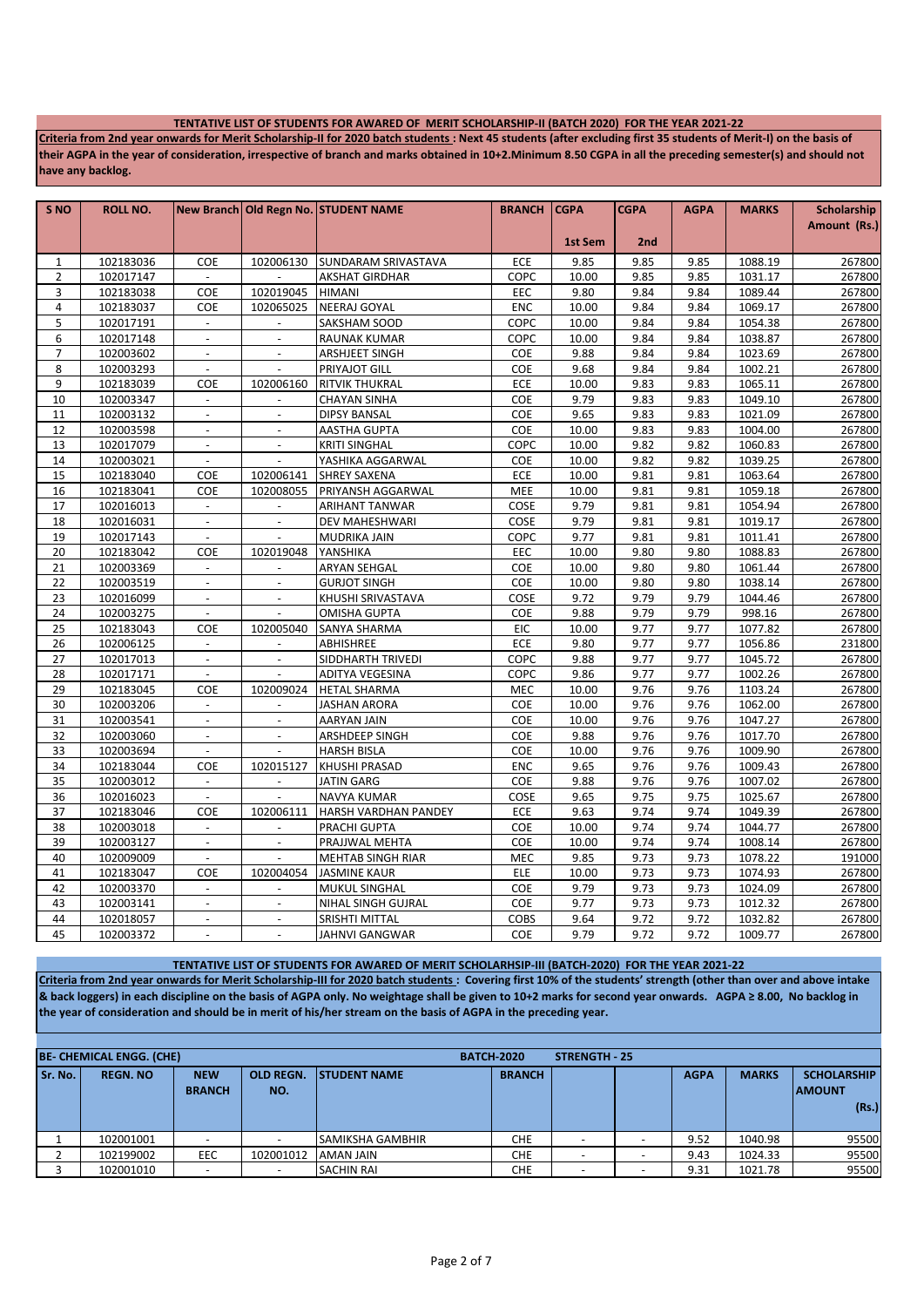|         | <b>BE- CIVIL ENGINEERING (CIE)</b> |                          |                          |                            | <b>BATCH 2020</b> | <b>STRENGTH - 86</b>     |                          |             |              |                    |
|---------|------------------------------------|--------------------------|--------------------------|----------------------------|-------------------|--------------------------|--------------------------|-------------|--------------|--------------------|
| Sr. No. | <b>REGN. NO</b>                    | <b>NEW</b>               | <b>OLD REGN.</b>         | <b>STUDENT NAME</b>        | <b>BRANCH</b>     |                          |                          | <b>AGPA</b> | <b>MARKS</b> | <b>SCHOLARSHIP</b> |
|         |                                    | <b>BRANCH</b>            | NO.                      |                            |                   |                          |                          |             |              | <b>AMOUNT</b>      |
|         |                                    |                          |                          |                            |                   |                          |                          |             |              | (Rs.)              |
|         | 102002062                          | -                        | $\overline{\phantom{a}}$ | <b>AYUSH RAI</b>           | <b>CIE</b>        | $\overline{\phantom{0}}$ | $\overline{\phantom{a}}$ | 9.61        | 1065.30      | 95500              |
|         | 102002036                          |                          | $\overline{\phantom{a}}$ | <b>SAKSHAM GUPTA</b>       | <b>CIE</b>        | $\overline{\phantom{a}}$ | $\overline{\phantom{a}}$ | 9.47        | 1052.48      | 95500              |
| 3       | 102002042                          | $\overline{\phantom{a}}$ | $\overline{\phantom{a}}$ | <b>JUPINDERPREET SINGH</b> | <b>CIE</b>        | $\overline{\phantom{a}}$ | $\overline{\phantom{a}}$ | 9.23        | 1015.40      | 95500              |
| 4       | 102002038                          | $\overline{\phantom{a}}$ |                          | <b>JINAY AJMERA</b>        | <b>CIE</b>        | $\overline{\phantom{a}}$ | $\overline{\phantom{a}}$ | 9.23        | 990.91       | 95500              |
|         | 102002088                          | $\overline{\phantom{a}}$ | $\overline{\phantom{a}}$ | NAMAN SRIVASTAVA           | <b>CIE</b>        | $\overline{\phantom{a}}$ | $\overline{\phantom{a}}$ | 9.20        | 1015.94      | 95500              |
| b       | 102002048                          | $\overline{\phantom{a}}$ | $\overline{\phantom{a}}$ | <b>ARUSHI SRIVASTAVA</b>   | <b>CIE</b>        | $\overline{\phantom{0}}$ | $\overline{\phantom{a}}$ | 9.18        | 996.95       | 95500              |
|         | 102002085                          | $\overline{\phantom{a}}$ |                          | KARTIKEYA GUPTA            | <b>CIE</b>        | $\overline{\phantom{0}}$ | $\overline{\phantom{a}}$ | 9.17        | 1015.47      | 95500              |
| 8       | 102002080                          | -                        | $\overline{\phantom{a}}$ | <b>DINESH KUMAR</b>        | <b>CIE</b>        | $\overline{\phantom{a}}$ | $\overline{\phantom{a}}$ | 9.10        | 1011.90      | 95500              |
| 9       | 102002044                          | -                        |                          | <b>RITESH SHARMA</b>       | <b>CIE</b>        | $\overline{\phantom{a}}$ | $\overline{\phantom{a}}$ | 8.89        | 982.83       | 95500              |

|         | BE- COMPUTER SCIENCE & BUSINESS SYSTEM (COBS) |                          |                  | <b>BATCH-2020</b>          |               | STRENGTH 62              |             |              |                    |
|---------|-----------------------------------------------|--------------------------|------------------|----------------------------|---------------|--------------------------|-------------|--------------|--------------------|
| Sr. No. | <b>REGN. NO</b>                               | <b>NEW</b>               | <b>OLD REGN.</b> | <b>ISTUDENT NAME</b>       | <b>BRANCH</b> |                          | <b>AGPA</b> | <b>MARKS</b> | <b>SCHOLARSHIP</b> |
|         |                                               | <b>BRANCH</b>            | NO.              |                            |               |                          |             |              | <b>AMOUNT</b>      |
|         |                                               |                          |                  |                            |               |                          |             |              | (Rs.)              |
|         | 102018041                                     |                          |                  | <b>DIVIJ KALRA</b>         | <b>COBS</b>   |                          | 9.46        | 1039.83      | 133900             |
|         | 102018065                                     |                          |                  | <b>ANIKET SAHRAN</b>       | <b>COBS</b>   |                          | 9.39        | 1063.27      | 133900             |
|         | 102018051                                     |                          |                  | <b>SURABHI MISHRA</b>      | <b>COBS</b>   | $\overline{\phantom{a}}$ | 9.30        | 1019.99      | 133900             |
| 4       | 102018005                                     |                          |                  | <b>MAHIMA KULSHRESHTHA</b> | <b>COBS</b>   |                          | 9.14        | 988.32       | 133900             |
|         | 102018056                                     |                          |                  | <b>DIVIJA</b>              | <b>COBS</b>   | $\overline{\phantom{a}}$ | 9.14        | 984.94       | 133900             |
| 6       | 102018054                                     |                          |                  | KHUSHI THAPAR              | <b>COBS</b>   | $\overline{\phantom{a}}$ | 9.13        | 976.17       | 133900             |
|         | 102018031                                     | $\overline{\phantom{a}}$ |                  | <b>SAMIK MALHOTRA</b>      | <b>COBS</b>   | $\overline{\phantom{0}}$ | 9.08        | 1002.18      | 133900             |

|                | BE- COMPUTER SCIENCE OF ENGINEERING (COE) |                          |                          |                              |               | <b>BATCH-2020</b>        |                          | STRENGTH-832 |              |                    |
|----------------|-------------------------------------------|--------------------------|--------------------------|------------------------------|---------------|--------------------------|--------------------------|--------------|--------------|--------------------|
| Sr. No.        | <b>REGN. NO</b>                           | <b>NEW</b>               | OLD REGN.                | <b>STUDENT NAME</b>          | <b>BRANCH</b> |                          |                          | <b>AGPA</b>  | <b>MARKS</b> | <b>SCHOLARSHIP</b> |
|                |                                           | <b>BRANCH</b>            | NO.                      |                              |               |                          |                          |              |              | <b>AMOUNT</b>      |
|                |                                           |                          |                          |                              |               |                          |                          |              |              | (Rs.)              |
| $\mathbf{1}$   | 102003689                                 | $\blacksquare$           | $\overline{a}$           | ISHAAN SINGH SOHI            | <b>COE</b>    | $\sim$                   | $\sim$                   | 9.72         | 1004.33      | 133900             |
| $\overline{2}$ | 102003069                                 | $\blacksquare$           |                          | <b>GURNOOR SINGH</b>         | <b>COE</b>    | $\blacksquare$           |                          | 9.71         | 1003.13      | 133900             |
| 3              | 102003171                                 | $\overline{\phantom{a}}$ | $\overline{\phantom{a}}$ | <b>MANPREET SINGH</b>        | <b>COE</b>    | $\overline{\phantom{a}}$ | $\overline{\phantom{a}}$ | 9.71         | 995.61       | 133900             |
| 4              | 102003133                                 | $\blacksquare$           | $\overline{a}$           | <b>ISHIT CHOUDHARY</b>       | <b>COE</b>    | $\overline{\phantom{a}}$ | $\overline{\phantom{a}}$ | 9.70         | 1009.72      | 133900             |
| 5              | 102003277                                 | $\mathcal{L}$            | $\overline{\phantom{a}}$ | <b>MOUKHIK GUPTA</b>         | <b>COE</b>    | $\overline{\phantom{a}}$ | $\overline{\phantom{a}}$ | 9.70         | 998.55       | 133900             |
| 6              | 102003430                                 | $\blacksquare$           | $\overline{\phantom{a}}$ | <b>SUPRIT BEHERA</b>         | COE           | $\blacksquare$           | $\overline{\phantom{a}}$ | 9.69         | 993.09       | 133900             |
| $\overline{7}$ | 102003537                                 | $\overline{\phantom{a}}$ | $\overline{a}$           | HRITIK KUMAR SAINI           | <b>COE</b>    | $\overline{a}$           | $\overline{a}$           | 9.68         | 1012.64      | 133900             |
| 8              | 102003468                                 | $\blacksquare$           | $\overline{\phantom{a}}$ | PRIYAL KALER                 | COE           | $\overline{\phantom{a}}$ | $\overline{\phantom{a}}$ | 9.68         | 1002.84      | 133900             |
| 9              | 102003542                                 | $\overline{\phantom{a}}$ | $\overline{\phantom{a}}$ | <b>HASIKA TANDON</b>         | COE           | $\overline{\phantom{a}}$ | $\overline{\phantom{a}}$ | 9.68         | 991.57       | 133900             |
| 10             | 102003388                                 | $\overline{a}$           | $\overline{a}$           | KRATU SHANDILYA              | <b>COE</b>    |                          | $\overline{a}$           | 9.67         | 1003.63      | 133900             |
| 11             | 102003691                                 | $\mathcal{L}$            | $\overline{\phantom{a}}$ | JEEVAN SINGH                 | <b>COE</b>    | $\overline{\phantom{a}}$ | $\overline{\phantom{a}}$ | 9.67         | 980.72       | 133900             |
| 12             | 102003424                                 | $\overline{\phantom{a}}$ | $\overline{\phantom{a}}$ | ADITYA SINGH RATHORE         | <b>COE</b>    | $\overline{\phantom{a}}$ | $\overline{\phantom{a}}$ | 9.65         | 1001.10      | 133900             |
| 13             | 102003753                                 | $\sim$                   | $\overline{\phantom{a}}$ | TANMAY GUPTA                 | <b>COE</b>    | $\sim$                   |                          | 9.65         | 996.54       | 133900             |
| 14             | 102003295                                 | $\mathcal{L}$            | $\overline{\phantom{a}}$ | VARDAAN KHOSLA               | COE           | $\overline{\phantom{a}}$ | $\overline{\phantom{a}}$ | 9.65         | 995.16       | 133900             |
| 15             | 102003390                                 | $\blacksquare$           | $\overline{\phantom{a}}$ | VEER DAKSH AGARWAL           | <b>COE</b>    | $\blacksquare$           | $\overline{\phantom{a}}$ | 9.64         | 1035.04      | 133900             |
| 16             | 102003504                                 | $\sim$                   | $\overline{\phantom{a}}$ | KANAN SINGLA                 | <b>COE</b>    | $\overline{\phantom{a}}$ |                          | 9.64         | 970.57       | 133900             |
| 17             | 102003732                                 | $\blacksquare$           | $\blacksquare$           | NIYATI KAPOOR                | <b>COE</b>    | $\overline{\phantom{a}}$ | $\overline{\phantom{a}}$ | 9.62         | 1008.33      | 133900             |
| 18             | 102003269                                 | $\overline{\phantom{a}}$ | $\overline{\phantom{a}}$ | <b>SRISHTI GARG</b>          | <b>COE</b>    | $\overline{\phantom{a}}$ | $\blacksquare$           | 9.62         | 997.31       | 133900             |
| 19             | 102003592                                 | $\overline{a}$           | $\overline{\phantom{a}}$ | <b>BHAVNA GOYAL</b>          | <b>COE</b>    | $\overline{\phantom{a}}$ |                          | 9.61         | 998.92       | 133900             |
| 20             | 102003510                                 | $\blacksquare$           | $\overline{a}$           | <b>JATIN</b>                 | COE           | $\overline{\phantom{a}}$ | $\blacksquare$           | 9.61         | 998.35       | 133900             |
| 21             | 102003138                                 | $\overline{\phantom{a}}$ | $\overline{\phantom{a}}$ | <b>GURLEEN KAUR</b>          | <b>COE</b>    | $\overline{\phantom{a}}$ | $\blacksquare$           | 9.61         | 998.16       | 133900             |
| 22             | 102003103                                 | $\overline{a}$           | $\overline{a}$           | ANAMIKA SRIVASTAVA           | <b>COE</b>    | $\sim$                   | $\overline{\phantom{a}}$ | 9.61         | 991.03       | 133900             |
| 23             | 102003558                                 | $\mathbf{r}$             | $\blacksquare$           | <b>GUNJEEV SINGH</b>         | <b>COE</b>    | $\mathcal{L}$            | $\overline{\phantom{a}}$ | 9.61         | 977.85       | 133900             |
| 24             | 102003549                                 | $\overline{\phantom{a}}$ | $\overline{\phantom{a}}$ | <b>AGRIM SOOD</b>            | <b>COE</b>    | $\overline{\phantom{a}}$ | $\overline{\phantom{a}}$ | 9.60         | 1027.64      | 133900             |
| 25             | 102003384                                 | $\overline{a}$           | $\overline{\phantom{a}}$ | PURANJAY SINGH               | COE           |                          |                          | 9.60         | 989.10       | 133900             |
| 26             | 102003008                                 | $\mathbb{L}$             | $\blacksquare$           | <b>KARAN NASA</b>            | COE           | $\omega$                 | $\omega$                 | 9.58         | 992.29       | 133900             |
| 27             | 102003123                                 | $\overline{\phantom{a}}$ | $\overline{\phantom{a}}$ | <b>MANSIDEEP KAUR GULATI</b> | <b>COE</b>    | $\overline{\phantom{a}}$ | $\overline{\phantom{a}}$ | 9.58         | 975.89       | 133900             |
| 28             | 102003677                                 | $\overline{\phantom{a}}$ | $\overline{\phantom{a}}$ | ISHITA NANDWANI              | COE           | $\overline{\phantom{a}}$ |                          | 9.58         | 969.26       | 133900             |
| 29             | 102003029                                 | $\blacksquare$           | $\blacksquare$           | <b>ROHAN GROVER</b>          | COE           | $\sim$                   | $\omega$                 | 9.57         | 1012.96      | 133900             |
| 30             | 102003271                                 | $\overline{\phantom{a}}$ | $\overline{\phantom{a}}$ | <b>BAKUL GUPTA</b>           | <b>COE</b>    | $\overline{\phantom{a}}$ | $\overline{\phantom{a}}$ | 9.56         | 993.33       | 133900             |
| 31             | 102003766                                 | $\overline{\phantom{a}}$ | $\overline{\phantom{a}}$ | SAHIL CHHABRA                | COE           | $\overline{\phantom{a}}$ |                          | 9.56         | 980.73       | 133900             |
| 32             | 102003670                                 | $\mathcal{L}$            | $\overline{\phantom{a}}$ | SHUBH MEHTANI                | <b>COE</b>    | $\sim$                   | $\sim$                   | 9.56         | 975.93       | 133900             |
| 33             | 102003736                                 | $\overline{\phantom{a}}$ | $\overline{\phantom{a}}$ | <b>BRAHMJOT KAUR</b>         | <b>COE</b>    | $\overline{\phantom{a}}$ | $\overline{\phantom{a}}$ | 9.56         | 974.20       | 133900             |
| 34             | 102003376                                 | $\blacksquare$           |                          | <b>GAUTAM DANG</b>           | <b>COE</b>    |                          |                          | 9.54         | 1019.78      | 133900             |
| 35             | 102003755                                 | $\sim$                   | $\overline{a}$           | ANANT MISHRA                 | <b>COE</b>    | $\overline{\phantom{a}}$ | $\sim$                   | 9.54         | 985.59       | 133900             |
| 36             | 102003647                                 | $\overline{\phantom{a}}$ | $\overline{\phantom{a}}$ | <b>CHERISH MAHAJAN</b>       | <b>COE</b>    | $\overline{\phantom{a}}$ | $\overline{\phantom{a}}$ | 9.53         | 987.85       | 133900             |
| 37             | 102003715                                 | $\blacksquare$           | $\overline{\phantom{a}}$ | ANMOL VERMA                  | COE           |                          |                          | 9.53         | 974.39       | 133900             |
| 38             | 102003205                                 | $\blacksquare$           | $\blacksquare$           | <b>TANISHQ SINGLA</b>        | <b>COE</b>    | $\sim$                   | $\sim$                   | 9.52         | 994.30       | 133900             |
| 39             | 102003618                                 | $\overline{\phantom{a}}$ | $\overline{\phantom{a}}$ | <b>ANSHU MISRA</b>           | <b>COE</b>    | $\overline{\phantom{a}}$ | $\overline{\phantom{a}}$ | 9.52         | 985.86       | 133900             |
| 40             | 102003548                                 | $\blacksquare$           |                          | NIMIT DHAWAN                 | COE           |                          |                          | 9.50         | 1009.63      | 133900             |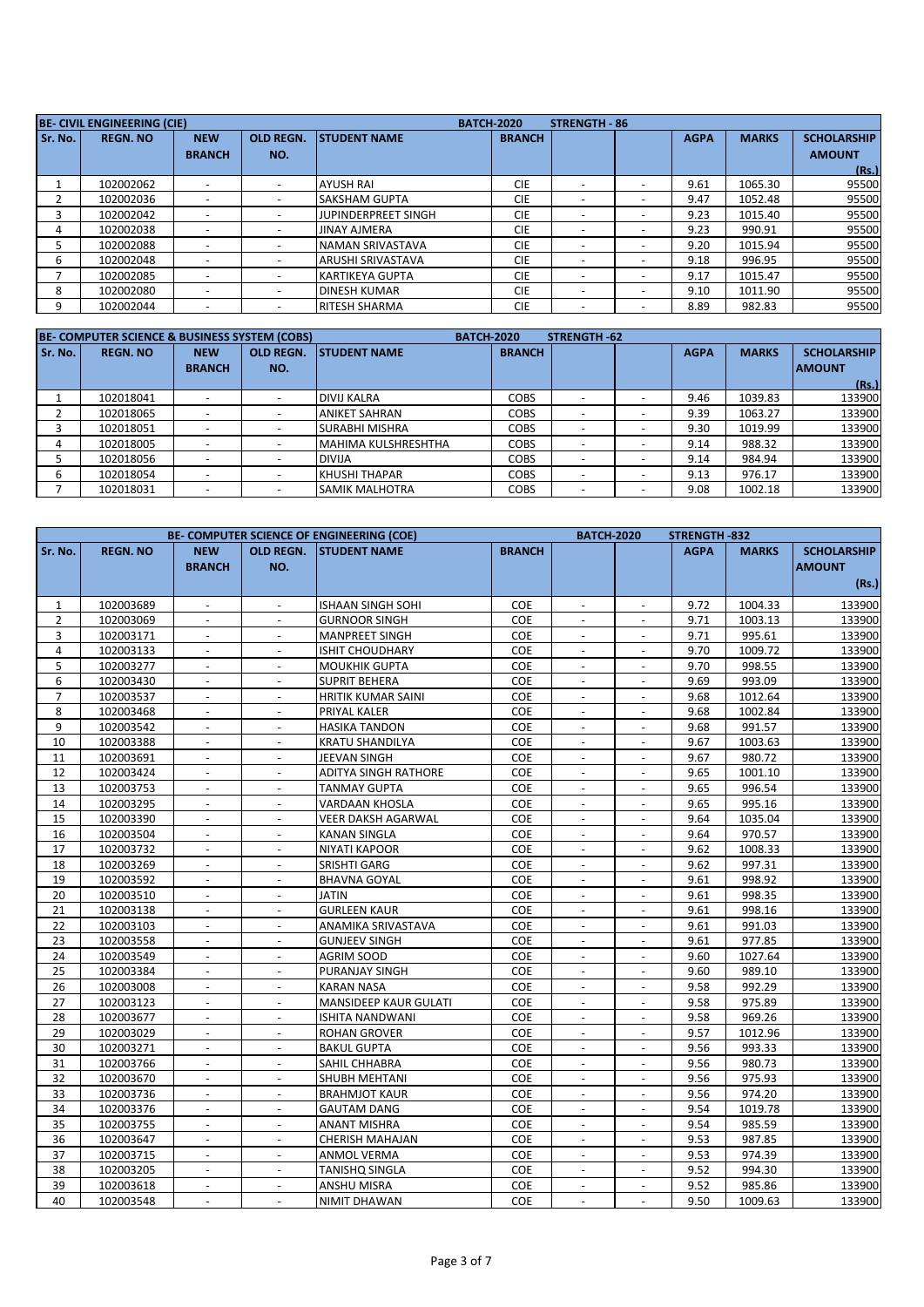| 41 | 102003346 | $\overline{\phantom{a}}$  | <b>VANSHAJ SINGLA</b><br>$\overline{\phantom{a}}$  | <b>COE</b> | $\overline{\phantom{a}}$ |                          | 9.49 | 981.01  | 133900 |
|----|-----------|---------------------------|----------------------------------------------------|------------|--------------------------|--------------------------|------|---------|--------|
| 42 | 102003440 |                           | <b>BANDHAN SHER SINGH</b>                          | <b>COE</b> |                          |                          | 9.49 | 976.78  | 133900 |
| 43 | 102003617 | $\mathbb{L}^2$            | $\overline{\phantom{a}}$<br>ANUBHAV GUPTA          | COE        | $\omega$                 | $\omega$                 | 9.47 | 1027.94 | 133900 |
| 44 | 102003466 | $\overline{\phantom{a}}$  | SAHIL KADIYAN<br>$\overline{\phantom{a}}$          | COE        | $\overline{\phantom{a}}$ | $\overline{\phantom{a}}$ | 9.47 | 998.67  | 133900 |
| 45 | 102003606 | $\blacksquare$            | UJJAYANT KADIAN<br>$\overline{\phantom{a}}$        | <b>COE</b> | $\overline{\phantom{a}}$ |                          | 9.47 | 992.38  | 133900 |
| 46 | 102003404 | $\blacksquare$            | <b>PARUSH</b><br>$\blacksquare$                    | COE        | $\blacksquare$           | $\blacksquare$           | 9.47 | 983.67  | 133900 |
| 47 | 102003235 | $\blacksquare$            | <b>HARSHITA PANDEY</b><br>$\overline{\phantom{a}}$ | COE        | $\blacksquare$           | $\blacksquare$           | 9.47 | 943.50  | 133900 |
| 48 | 102003516 | $\overline{\phantom{a}}$  | KUMAR AADARSH<br>$\blacksquare$                    | <b>COE</b> | $\overline{a}$           |                          | 9.46 | 994.89  | 133900 |
| 49 | 102003531 | $\blacksquare$            | <b>BHAVYA GAUTAM</b><br>$\overline{a}$             | COE        | $\blacksquare$           | $\blacksquare$           | 9.46 | 978.51  | 133900 |
| 50 | 102003425 | $\blacksquare$            | SANJOLI AGARWAL<br>$\overline{\phantom{a}}$        | COE        | $\blacksquare$           | $\blacksquare$           | 9.46 | 972.12  | 133900 |
| 51 | 102003324 | $\overline{a}$            | VIDHI GUPTA<br>$\overline{a}$                      | <b>COE</b> |                          | $\overline{a}$           | 9.45 | 997.40  | 133900 |
| 52 | 102003675 | $\overline{\phantom{a}}$  | <b>HARSH PABA</b>                                  | COE        |                          |                          | 9.45 | 986.31  | 133900 |
| 53 | 102003279 | $\blacksquare$            | NIKET JINDAL<br>$\blacksquare$                     | COE        | $\blacksquare$           | $\blacksquare$           | 9.45 | 976.81  | 133900 |
| 54 | 102003383 | $\blacksquare$            | NIKUNJ SINGHAL<br>$\blacksquare$                   | COE        |                          | $\overline{a}$           | 9.43 | 976.75  | 133900 |
| 55 | 102003494 | $\overline{\phantom{a}}$  | <b>GURNEET KAUR</b>                                | COE        |                          |                          | 9.43 | 956.38  | 133900 |
| 56 | 102003536 | $\blacksquare$            | <b>ABHINAV VERMA</b><br>$\overline{\phantom{a}}$   | COE        | $\blacksquare$           | $\overline{\phantom{a}}$ | 9.42 | 996.90  | 133900 |
| 57 | 102003106 | $\overline{\phantom{a}}$  | PRABHJOT SINGH BHATIA<br>$\overline{a}$            | <b>COE</b> | $\overline{a}$           | $\overline{\phantom{a}}$ | 9.42 | 986.65  | 133900 |
| 58 | 102003267 | $\blacksquare$            | AADITYA BHATNAGAR                                  | COE        |                          |                          | 9.42 | 978.33  | 133900 |
| 59 | 102003534 | $\blacksquare$            | <b>SHRUTAM JAIN</b><br>$\blacksquare$              | <b>COE</b> | $\blacksquare$           | $\blacksquare$           | 9.42 | 976.35  | 133900 |
| 60 | 102003680 | $\blacksquare$            | <b>SIMRAN MALIK</b><br>$\overline{\phantom{a}}$    | <b>COE</b> | $\overline{\phantom{a}}$ | $\blacksquare$           | 9.42 | 962.73  | 133900 |
| 61 | 102003560 | $\blacksquare$            | PRABHNOOR SINGH                                    | COE        |                          |                          | 9.41 | 980.44  | 133900 |
| 62 | 102003710 | $\omega$                  | <b>NEERAJ SANDAL</b><br>$\blacksquare$             | <b>COE</b> | $\omega$                 | $\omega$                 | 9.41 | 972.02  | 133900 |
| 63 | 102003586 | $\overline{\phantom{a}}$  | <b>ARYAN GUPTA</b><br>$\overline{\phantom{a}}$     | <b>COE</b> | $\overline{\phantom{a}}$ | $\blacksquare$           | 9.41 | 969.00  | 133900 |
| 64 | 102003169 | $\sim$                    | SIMRAN BHALLA<br>$\overline{a}$                    | COE        | $\overline{\phantom{a}}$ |                          | 9.41 | 967.63  | 133900 |
| 65 | 102003130 | $\mathcal{L}$             | $\overline{\phantom{a}}$<br>ARPIT SAGAR            | COE        | $\sim$                   | $\mathbb{L}$             | 9.41 | 965.41  | 133900 |
| 66 | 102003740 | $\overline{\phantom{a}}$  | JASLEEN SYAN<br>$\overline{\phantom{a}}$           | <b>COE</b> | $\overline{\phantom{a}}$ | $\overline{\phantom{a}}$ | 9.41 | 963.38  | 133900 |
| 67 | 102003297 | $\blacksquare$            | SAACHI ARORA<br>$\overline{\phantom{a}}$           | <b>COE</b> | $\overline{\phantom{a}}$ |                          | 9.40 | 988.13  | 133900 |
| 68 | 102003652 | $\mathbb{Z}^{\mathbb{Z}}$ | $\overline{\phantom{a}}$<br>PRATEEK RUSTAGI        | <b>COE</b> | $\mathbb{L}$             | $\omega$                 | 9.40 | 982.75  | 133900 |
| 69 | 102003671 | $\overline{\phantom{a}}$  | VIRENDER VASHISHT<br>$\overline{\phantom{a}}$      | COE        | $\overline{\phantom{a}}$ | $\overline{\phantom{a}}$ | 9.40 | 961.33  | 133900 |
| 70 | 102003135 | $\blacksquare$            | <b>PUNEET KAUR</b><br>$\overline{\phantom{a}}$     | <b>COE</b> | $\overline{\phantom{a}}$ | $\overline{\phantom{a}}$ | 9.40 | 957.03  | 133900 |
| 71 | 102003737 | $\mathcal{L}$             | $\overline{\phantom{a}}$<br>ARSHIYA CHOUDHA        | <b>COE</b> | $\overline{\phantom{a}}$ | $\mathbf{r}$             | 9.39 | 982.69  | 133900 |
| 72 | 102003520 | $\overline{\phantom{a}}$  | <b>TANISH GARG</b><br>$\overline{\phantom{a}}$     | COE        | $\blacksquare$           | $\overline{\phantom{a}}$ | 9.39 | 979.60  | 133900 |
| 73 | 102003760 | $\blacksquare$            | ARNAV GOYAL<br>$\overline{\phantom{a}}$            | <b>COE</b> | $\overline{\phantom{a}}$ | $\blacksquare$           | 9.39 | 977.91  | 133900 |
| 74 | 102003381 | $\blacksquare$            | <b>ARYAN RASTOGI</b><br>$\overline{\phantom{a}}$   | <b>COE</b> | $\overline{\phantom{a}}$ |                          | 9.37 | 985.27  | 133900 |
| 75 | 102003086 | $\overline{\phantom{a}}$  | AYUSH AGARWAL<br>$\overline{\phantom{a}}$          | COE        | $\blacksquare$           | $\overline{\phantom{a}}$ | 9.37 | 975.65  | 133900 |
| 76 | 102003619 | $\overline{\phantom{a}}$  | <b>PULKIT</b><br>$\overline{\phantom{a}}$          | COE        |                          | $\overline{a}$           | 9.37 | 957.68  | 133900 |
| 77 | 102003526 | $\overline{\phantom{a}}$  | LAVANYA GUPTA                                      | <b>COE</b> |                          |                          | 9.36 | 988.69  | 133900 |
| 78 | 102003373 | $\overline{\phantom{a}}$  | <b>ARUSHI GARG</b><br>$\overline{\phantom{a}}$     | COE        | $\overline{\phantom{a}}$ | $\blacksquare$           | 9.36 | 977.59  | 133900 |
| 79 | 102003490 | $\overline{\phantom{a}}$  | RAKSHITA GUPTA<br>$\overline{a}$                   | COE        | $\overline{\phantom{a}}$ | $\overline{\phantom{a}}$ | 9.36 | 972.40  | 133900 |
| 80 | 102003061 | $\blacksquare$            | KUNAL DUREJA<br>$\blacksquare$                     | <b>COE</b> |                          |                          | 9.35 | 993.36  | 133900 |
| 81 | 102003046 | $\blacksquare$            | NIKHIL BAKSHI<br>$\overline{\phantom{a}}$          | COE        | $\overline{\phantom{a}}$ | $\overline{\phantom{a}}$ | 9.35 | 977.48  | 133900 |
| 82 | 102003739 | $\overline{\phantom{a}}$  | <b>MITANSH TRIVEDI</b><br>$\blacksquare$           | <b>COE</b> | $\overline{\phantom{a}}$ | $\overline{\phantom{a}}$ | 9.35 | 976.16  | 133900 |
| 83 | 102003165 | $\overline{\phantom{a}}$  | ARMAAN SINGH DHALIWAL                              | <b>COE</b> |                          |                          | 9.35 | 974.14  | 133900 |
| 84 | 102003600 | $\blacksquare$            | SEHROOP KAUR BABRAH<br>$\blacksquare$              | <b>COE</b> | $\blacksquare$           | $\blacksquare$           | 9.35 | 973.31  | 133900 |
|    |           |                           |                                                    |            |                          |                          |      |         |        |

|                | BE- COMPUTER SCIENCE & ENGG., PATIALA CAMPUS (COPC) |                          |                          | <b>BATCH-2020</b>            |               | <b>STRENGTH-192</b>      |                          |             |              |                    |
|----------------|-----------------------------------------------------|--------------------------|--------------------------|------------------------------|---------------|--------------------------|--------------------------|-------------|--------------|--------------------|
| Sr. No.        | <b>REGN. NO</b>                                     | <b>NEW</b>               | <b>OLD REGN.</b>         | <b>STUDENT NAME</b>          | <b>BRANCH</b> |                          |                          | <b>AGPA</b> | <b>MARKS</b> | <b>SCHOLARSHIP</b> |
|                |                                                     | <b>BRANCH</b>            | NO.                      |                              |               |                          |                          |             |              | <b>AMOUNT</b>      |
|                |                                                     |                          |                          |                              |               |                          |                          |             |              | (Rs.)              |
| $\mathbf{1}$   | 102017174                                           | $\overline{\phantom{0}}$ | $\overline{\phantom{a}}$ | <b>DIKSHA RANI</b>           | <b>COPC</b>   | $\overline{\phantom{a}}$ | -                        | 9.72        | 993.45       | 133900             |
| $\overline{2}$ | 102017168                                           | ٠                        |                          | <b>MANVEER SINGH</b>         | <b>COPC</b>   | $\overline{\phantom{a}}$ |                          | 9.69        | 1036.62      | 133900             |
| 3              | 102017134                                           | ٠                        | $\overline{\phantom{a}}$ | SOUMYA SRIVASTAVA            | <b>COPC</b>   | $\overline{\phantom{a}}$ | $\overline{\phantom{a}}$ | 9.69        | 1008.38      | 133900             |
| 4              | 102017112                                           |                          | $\overline{\phantom{a}}$ | <b>KHUSHI GOEL</b>           | <b>COPC</b>   | $\overline{\phantom{a}}$ |                          | 9.68        | 1012.63      | 133900             |
| 5              | 102017076                                           | ٠                        | $\overline{\phantom{a}}$ | <b>HIMANSHU GOYAL</b>        | <b>COPC</b>   | $\overline{\phantom{a}}$ |                          | 9.68        | 998.13       | 133900             |
| 6              | 102017175                                           | ٠                        |                          | JASKIRAT SINGH               | <b>COPC</b>   | $\overline{\phantom{a}}$ | $\overline{\phantom{a}}$ | 9.68        | 987.30       | 133900             |
|                | 102017190                                           |                          |                          | <b>VARCHASVA SINGH</b>       | <b>COPC</b>   |                          |                          | 9.65        | 1011.09      | 133900             |
| 8              | 102017132                                           |                          |                          | <b>GARVIT BATRA</b>          | <b>COPC</b>   |                          |                          | 9.64        | 1015.85      | 133900             |
| 9              | 102017116                                           |                          |                          | <b>SHREYANSH GUPTA</b>       | <b>COPC</b>   |                          |                          | 9.63        | 1038.93      | 133900             |
| 10             | 102017192                                           |                          |                          | NIVEDITA VERMA               | <b>COPC</b>   |                          |                          | 9.63        | 984.67       | 133900             |
| 11             | 102017128                                           |                          | $\overline{\phantom{a}}$ | <b>RISHI AWASTHI</b>         | <b>COPC</b>   |                          |                          | 9.63        | 981.44       | 133900             |
| 12             | 102017133                                           | $\overline{\phantom{0}}$ | $\overline{\phantom{a}}$ | <b>HARSH GARG</b>            | <b>COPC</b>   | $\overline{\phantom{a}}$ |                          | 9.62        | 1007.82      | 133900             |
| 13             | 102017060                                           | $\overline{\phantom{a}}$ | $\overline{\phantom{a}}$ | <b>SIMRANJIT KAUR</b>        | <b>COPC</b>   | $\overline{\phantom{a}}$ | $\overline{\phantom{a}}$ | 9.59        | 1021.21      | 133900             |
| 14             | 102017044                                           | $\overline{\phantom{a}}$ | $\overline{\phantom{a}}$ | AMOLDEEP SINGH               | <b>COPC</b>   | $\overline{\phantom{a}}$ | $\overline{\phantom{a}}$ | 9.57        | 984.41       | 133900             |
| 15             | 102017139                                           | $\overline{\phantom{a}}$ | $\overline{\phantom{a}}$ | RADHIKA AGRAWAL              | <b>COPC</b>   | $\overline{\phantom{a}}$ | $\overline{\phantom{a}}$ | 9.56        | 975.84       | 133900             |
| 16             | 102017129                                           | $\overline{\phantom{a}}$ |                          | <b>MANJOT SINGH KANDHARI</b> | <b>COPC</b>   | $\overline{\phantom{a}}$ | $\overline{\phantom{a}}$ | 9.55        | 1011.29      | 133900             |
| 17             | 102017072                                           | $\overline{\phantom{a}}$ |                          | <b>ARPAN SHARMA</b>          | <b>COPC</b>   | $\overline{\phantom{a}}$ | $\overline{\phantom{a}}$ | 9.54        | 1004.29      | 133900             |
| 18             | 102017188                                           | ٠                        | $\overline{\phantom{a}}$ | KANUJ BOORA                  | <b>COPC</b>   | $\overline{\phantom{a}}$ | $\overline{\phantom{a}}$ | 9.46        | 1034.30      | 133900             |
| 19             | 102017075                                           | $\overline{\phantom{a}}$ | $\overline{\phantom{a}}$ | <b>PRASOON TIWARI</b>        | <b>COPC</b>   | $\overline{\phantom{a}}$ | $\overline{\phantom{a}}$ | 9.46        | 1003.95      | 133900             |
| 20             | 102017078                                           |                          |                          | <b>EKASPREET KAUR</b>        | <b>COPC</b>   |                          |                          | 9.43        | 976.93       | 133900             |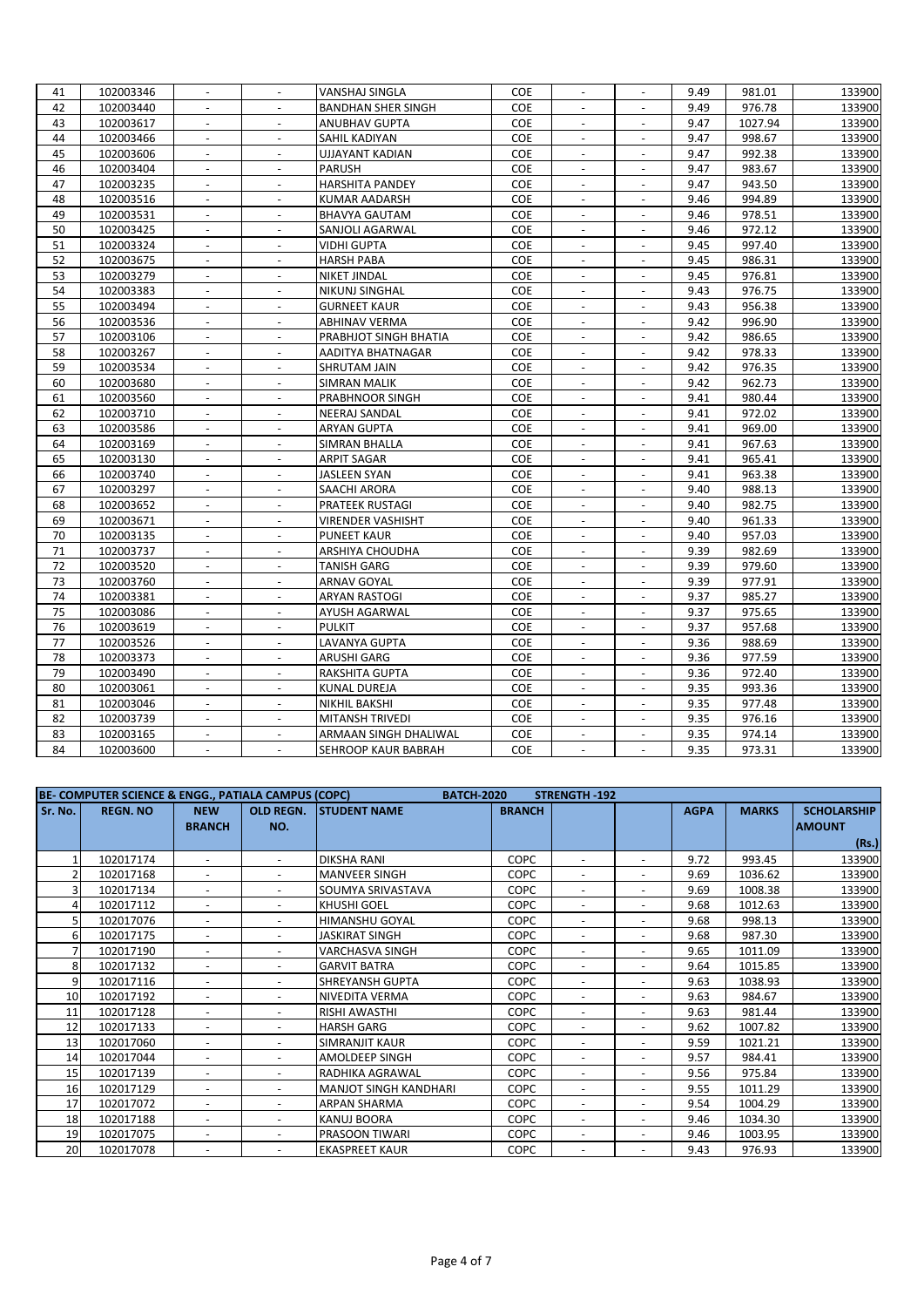| BE- COMPUTER SCIENCE & ENGG., DERABASSI CAMPUS (COSE)<br><b>STRENGTH - 133</b><br><b>BATCH-2020</b> |                 |                          |                          |                           |               |                          |                          |             |              |                    |
|-----------------------------------------------------------------------------------------------------|-----------------|--------------------------|--------------------------|---------------------------|---------------|--------------------------|--------------------------|-------------|--------------|--------------------|
| Sr. No.                                                                                             | <b>REGN. NO</b> | <b>NEW</b>               | <b>OLD REGN.</b>         | <b>STUDENT NAME</b>       | <b>BRANCH</b> |                          |                          | <b>AGPA</b> | <b>MARKS</b> | <b>SCHOLARSHIP</b> |
|                                                                                                     |                 | <b>BRANCH</b>            | NO.                      |                           |               |                          |                          |             |              | <b>AMOUNT</b>      |
|                                                                                                     |                 |                          |                          |                           |               |                          |                          |             |              | (Rs.)              |
|                                                                                                     | 102016083       | -                        | $\overline{\phantom{a}}$ | <b>ANANYA SINGH</b>       | <b>COSE</b>   | $\overline{\phantom{a}}$ | $\overline{\phantom{a}}$ | 9.67        | 1000.26      | 133900             |
| $\overline{2}$                                                                                      | 102016011       | $\overline{\phantom{a}}$ |                          | <b>ARUNAIN</b>            | <b>COSE</b>   | $\overline{\phantom{a}}$ | $\overline{\phantom{a}}$ | 9.62        | 1001.77      | 133900             |
| 3                                                                                                   | 102016114       | $\overline{\phantom{a}}$ | $\overline{\phantom{a}}$ | IKISHAN PANDEY            | <b>COSE</b>   | $\overline{\phantom{a}}$ | $\overline{\phantom{a}}$ | 9.53        | 1015.34      | 133900             |
| 4                                                                                                   | 102016003       | ٠                        | $\overline{\phantom{a}}$ | JODHDEEP SINGH            | COSE          | $\overline{\phantom{a}}$ | ٠                        | 9.52        | 999.95       | 133900             |
| 5                                                                                                   | 102016038       | -                        | $\overline{\phantom{a}}$ | <b>PRATYAKSH AGGARWAL</b> | <b>COSE</b>   | $\overline{\phantom{a}}$ | $\overline{\phantom{a}}$ | 9.52        | 996.90       | 133900             |
| 6                                                                                                   | 102016065       |                          |                          | SMILEE AGGARWAL           | COSE          | $\overline{\phantom{a}}$ |                          | 9.52        | 967.37       | 133900             |
|                                                                                                     | 102016090       |                          |                          | SHREYA SAXENA             | COSE          | $\overline{\phantom{a}}$ | $\overline{\phantom{a}}$ | 9.52        | 955.79       | 133900             |
| 8                                                                                                   | 102016008       | -                        |                          | <b>MIRANG PURI</b>        | COSE          | $\overline{\phantom{a}}$ | $\overline{\phantom{a}}$ | 9.51        | 977.50       | 133900             |
| 9                                                                                                   | 102016049       | -                        | $\overline{\phantom{a}}$ | <b>AVIRAL JAIN</b>        | COSE          | $\overline{\phantom{a}}$ | $\overline{\phantom{a}}$ | 9.50        | 1001.39      | 133900             |
| 10                                                                                                  | 102016082       | -                        | $\overline{\phantom{a}}$ | <b>ROYAL GARG</b>         | <b>COSE</b>   | $\overline{\phantom{a}}$ | $\overline{\phantom{a}}$ | 9.50        | 988.68       | 133900             |
| 11                                                                                                  | 102016069       | $\overline{\phantom{0}}$ | $\overline{\phantom{a}}$ | SUDHANG MAHAJAN           | COSE          | $\overline{\phantom{a}}$ | $\overline{\phantom{a}}$ | 9.47        | 968.76       | 133900             |
| 12                                                                                                  | 102016109       | -                        | $\overline{\phantom{a}}$ | <b>TANYA GARG</b>         | COSE          | $\overline{\phantom{a}}$ | $\overline{\phantom{a}}$ | 9.45        | 957.19       | 133900             |
| 13                                                                                                  | 102016066       | -                        | $\overline{\phantom{a}}$ | MANAN SINGH MEHRA         | COSE          | $\overline{\phantom{a}}$ | $\overline{\phantom{a}}$ | 9.43        | 977.72       | 133900             |
| 14                                                                                                  | 102016051       | $\overline{\phantom{a}}$ | $\overline{\phantom{a}}$ | <b>AMAN GUPTA</b>         | COSE          | $\overline{\phantom{a}}$ | $\overline{\phantom{a}}$ | 9.42        | 987.88       | 133900             |

|                | <b>BE-ELECTRONICS &amp; COMMUNICATION ENGG (ECE)</b> |                             |                          | <b>BATCH-2020</b>         |               | <b>STRENGTH-188</b>      |                          |             |              |                                     |
|----------------|------------------------------------------------------|-----------------------------|--------------------------|---------------------------|---------------|--------------------------|--------------------------|-------------|--------------|-------------------------------------|
| Sr. No.        | <b>REGN. NO</b>                                      | <b>NEW</b><br><b>BRANCH</b> | <b>OLD REGN.</b><br>NO.  | <b>STUDENT NAME</b>       | <b>BRANCH</b> |                          |                          | <b>AGPA</b> | <b>MARKS</b> | <b>SCHOLARSHIP</b><br><b>AMOUNT</b> |
|                |                                                      |                             |                          |                           |               |                          |                          |             |              | (Rs.)                               |
|                | 102183049                                            | COE                         | 102006153                | <b>MUDIT SAXENA</b>       | <b>ECE</b>    | $\overline{\phantom{a}}$ | $\overline{\phantom{0}}$ | 9.67        | 1088.32      | 133900                              |
| $\overline{2}$ | 102183050                                            | <b>COE</b>                  | 102006023                | <b>INAYAT</b>             | <b>ECE</b>    | $\overline{\phantom{a}}$ | $\overline{\phantom{0}}$ | 9.65        | 1098.48      | 133900                              |
| 3              | 102183052                                            | <b>COE</b>                  | 102056005                | SAMARJEET BALIYAN         | <b>ECE</b>    | $\overline{\phantom{a}}$ | $\overline{\phantom{a}}$ | 9.64        | 1062.53      | 133900                              |
| 4              | 102183054                                            | <b>COE</b>                  | 102006039                | <b>ABHA HIMANI</b>        | <b>ECE</b>    | $\overline{\phantom{a}}$ | ٠                        | 9.64        | 1055.24      | 133900                              |
| 5              | 102183056                                            | COE                         | 102006031                | <b>SAHIL</b>              | <b>ECE</b>    | $\overline{\phantom{a}}$ | ۰                        | 9.60        | 1064.75      | 133900                              |
| 6              | 102006012                                            |                             |                          | <b>GARIMA GUPTA</b>       | <b>ECE</b>    | $\overline{\phantom{a}}$ | ٠                        | 9.59        | 1085.46      | 115900                              |
| 7              | 102195002                                            | <b>ENC</b>                  | 102006061                | <b>KESHAV BHATIA</b>      | <b>ECE</b>    | $\overline{\phantom{a}}$ | ٠                        | 9.59        | 1058.83      | 115900                              |
| 8              | 102195003                                            | <b>ENC</b>                  | 102056016                | <b>RAGHAV KHANNA</b>      | <b>ECE</b>    | $\overline{\phantom{a}}$ | $\overline{\phantom{a}}$ | 9.55        | 1049.52      | 115900                              |
| 9              | 102006086                                            |                             |                          | <b>KESHAV SHARMA</b>      | <b>ECE</b>    | $\overline{\phantom{a}}$ | ٠                        | 9.50        | 1038.42      | 115900                              |
| 10             | 102006072                                            | ٠                           | $\overline{\phantom{a}}$ | <b>OSHOTAV KAUSHAL</b>    | <b>ECE</b>    | $\overline{\phantom{a}}$ | $\overline{\phantom{a}}$ | 9.50        | 1037.17      | 115900                              |
| 11             | 102006113                                            | $\overline{\phantom{a}}$    | $\overline{\phantom{a}}$ | <b>BHASKAR BLISS</b>      | <b>ECE</b>    | $\overline{\phantom{a}}$ | $\blacksquare$           | 9.49        | 1026.96      | 115900                              |
| 12             | 102006013                                            | ٠                           |                          | <b>AASTIK SALUJA</b>      | <b>ECE</b>    | $\overline{\phantom{a}}$ | ٠                        | 9.43        | 1060.43      | 115900                              |
| 13             | 102006074                                            | $\overline{\phantom{a}}$    | $\overline{\phantom{a}}$ | SHIKHAR GOVIL             | <b>ECE</b>    | $\overline{\phantom{a}}$ | $\overline{\phantom{a}}$ | 9.42        | 1021.01      | 115900                              |
| 14             | 102006098                                            | $\overline{\phantom{a}}$    | $\overline{\phantom{a}}$ | AADYA JALOTA              | <b>ECE</b>    | $\overline{\phantom{a}}$ | ۰                        | 9.41        | 1031.31      | 115900                              |
| 15             | 102006169                                            | $\overline{\phantom{a}}$    | $\overline{\phantom{a}}$ | JATIN KUMAR SINGH         | <b>ECE</b>    | $\overline{\phantom{a}}$ | $\overline{\phantom{a}}$ | 9.32        | 1008.02      | 115900                              |
| 16             | 102006100                                            | $\overline{\phantom{a}}$    | $\overline{\phantom{a}}$ | <b>OISHIKI GHOSH</b>      | <b>ECE</b>    | $\overline{\phantom{a}}$ | $\blacksquare$           | 9.32        | 1000.49      | 115900                              |
| 17             | 102006110                                            | ٠                           | $\overline{\phantom{a}}$ | PAKHI RAO                 | <b>ECE</b>    | $\overline{\phantom{a}}$ | ٠                        | 9.30        | 1027.43      | 115900                              |
| 18             | 102006048                                            |                             |                          | <b>GURLEEN KAUR BAJWA</b> | <b>ECE</b>    | $\overline{\phantom{a}}$ | ٠                        | 9.26        | 1050.92      | 115900                              |
| 19             | 102196010                                            | COSE                        | 102006076                | <b>NITISH KUMAR</b>       | <b>ECE</b>    |                          |                          | 9.23        | 1010.84      | 133900                              |

|         | <b>BE-ELECTRICAL &amp; COMPUTER ENGG (EEC)</b> |                             |                          | <b>BATCH-2020</b>     | STRENGTH 65   |                          |   |             |              |                                     |
|---------|------------------------------------------------|-----------------------------|--------------------------|-----------------------|---------------|--------------------------|---|-------------|--------------|-------------------------------------|
| Sr. No. | <b>REGN. NO</b>                                | <b>NEW</b><br><b>BRANCH</b> | <b>OLD REGN.</b><br>NO.  | <b>ISTUDENT NAME</b>  | <b>BRANCH</b> |                          |   | <b>AGPA</b> | <b>MARKS</b> | <b>SCHOLARSHIP</b><br><b>AMOUNT</b> |
|         |                                                |                             |                          |                       |               |                          |   |             |              | (Rs.)                               |
|         | 102019017                                      |                             | $\overline{\phantom{a}}$ | JASKIRAT SINGH        | EEC           |                          |   | 9.49        | 1032.79      | 95500                               |
|         | 102196004                                      | COSE                        | 102069012                | <b>BIPASHA GUPTA</b>  | EEC           | $\overline{\phantom{a}}$ |   | 9.48        | 1048.04      | 133900                              |
|         | 102196003                                      | <b>COSE</b>                 | 102019046                | <b>NANDINI GOYAL</b>  | EEC           |                          |   | 9.48        | 1041.41      | 133900                              |
| 4       | 102019049                                      |                             | $\overline{\phantom{a}}$ | NAMAN SHARMA          | <b>EEC</b>    | $\overline{\phantom{a}}$ |   | 9.45        | 1046.29      | 95500                               |
|         | 102019005                                      |                             | $\overline{\phantom{a}}$ | <b>PRANATHI MEHRA</b> | EEC           | $\overline{\phantom{0}}$ |   | 9.16        | 1012.68      | 95500                               |
| 6       | 102019010                                      | ۰                           |                          | HIMANSHI WADHWA       | EEC           | $\overline{\phantom{a}}$ | ۰ | 9.05        | 995.37       | 95500                               |
|         | 102019025                                      |                             |                          | <b>AVIKARAN</b>       | EEC           |                          |   | 9.04        | 982.67       | 95500                               |

|         | <b>BE-ELECTRONICS (INSTRUMENTATION &amp; CONTROL)(EIC)</b> |               |                  | <b>BATCH-2020</b>     |               | STRENGTH - 61            |                          |             |              |                    |
|---------|------------------------------------------------------------|---------------|------------------|-----------------------|---------------|--------------------------|--------------------------|-------------|--------------|--------------------|
| Sr. No. | <b>REGN. NO</b>                                            | <b>NEW</b>    | <b>OLD REGN.</b> | <b>STUDENT NAME</b>   | <b>BRANCH</b> |                          |                          | <b>AGPA</b> | <b>MARKS</b> | <b>SCHOLARSHIP</b> |
|         |                                                            | <b>BRANCH</b> | NO.              |                       |               |                          |                          |             |              | <b>AMOUNT</b>      |
|         |                                                            |               |                  |                       |               |                          |                          |             |              | (Rs.)              |
|         | 102183055                                                  | <b>COE</b>    | 102005039        | <b>ISHA GOEL</b>      | EIC           |                          |                          | 9.64        | 1049.17      | 133900             |
|         | 102195004                                                  | ENC           | 102005034        | <b>GARVIT MITTAL</b>  | EIC           | $\overline{\phantom{a}}$ |                          | 9.55        | 1067.67      | 115900             |
|         | 102186006                                                  | <b>ECE</b>    | 102005076        | <b>OM SINGH</b>       | EIC           | $\overline{\phantom{0}}$ |                          | 9.53        | 1059.96      | 115900             |
| 4       | 102196005                                                  | COSE          | 102005071        | IAARUSHI GUPTA        | EIC           |                          |                          | 9.43        | 1039.04      | 133900             |
|         | 102186007                                                  | <b>ECE</b>    | 102005108        | <b>TUSHAR</b>         | <b>EIC</b>    | $\overline{\phantom{a}}$ |                          | 9.41        | 1038.77      | 115900             |
| 6       | 102196006                                                  | <b>COSE</b>   | 102005083        | <b>PANSHUL SAXENA</b> | <b>EIC</b>    | $\overline{\phantom{0}}$ | $\overline{\phantom{0}}$ | 9.35        | 1038.75      | 133900             |
|         | 102196007                                                  | <b>COSE</b>   | 102005062        | <b>ANANYA BASSI</b>   | EIC           |                          |                          | 9.30        | 1017.32      | 133900             |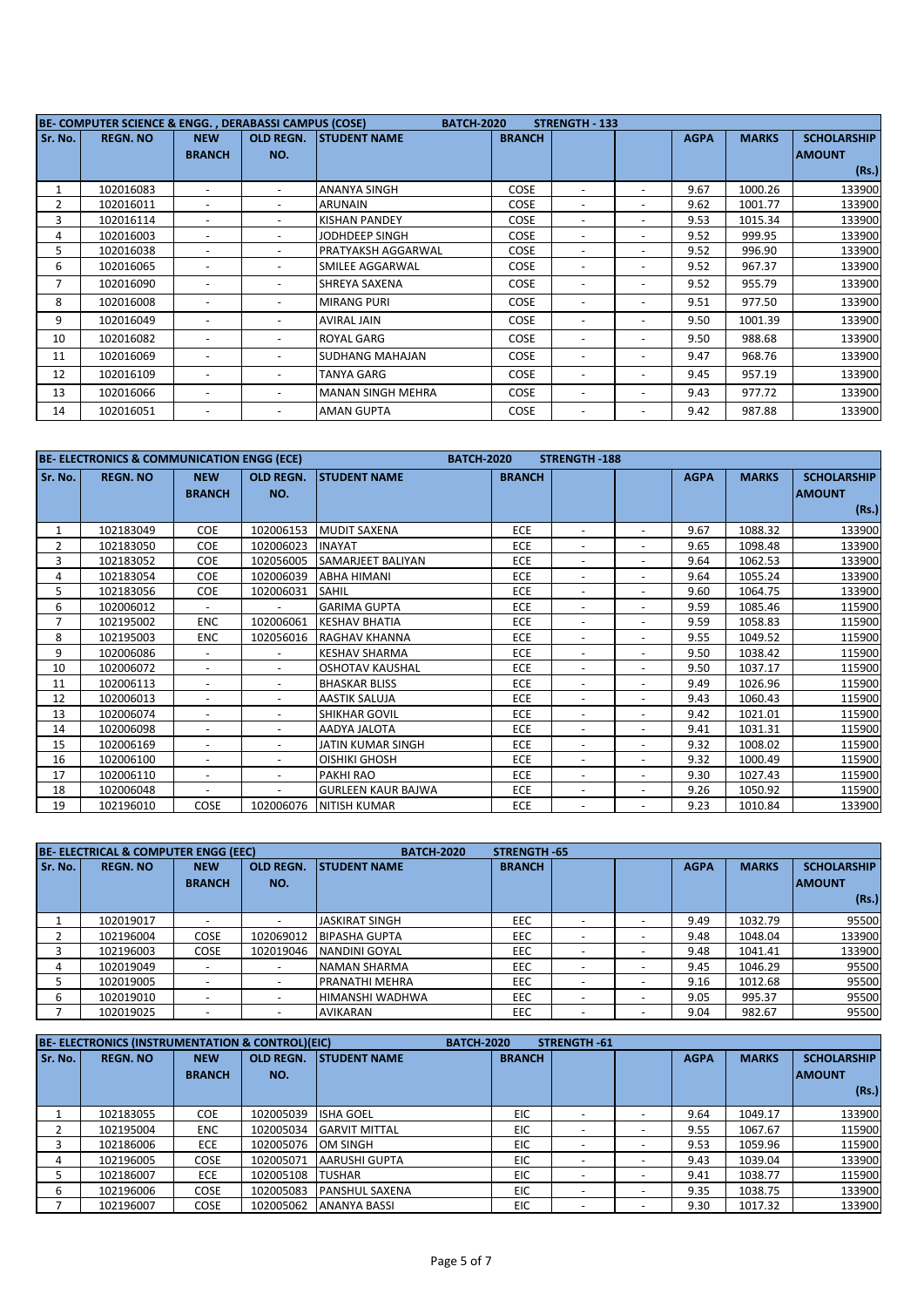|         | <b>BE-ELECTRICAL ENGG. (ELE)</b> |                          |                          |                          | <b>BATCH-2020</b> | STRENGTH -95             |                          |             |              |                    |
|---------|----------------------------------|--------------------------|--------------------------|--------------------------|-------------------|--------------------------|--------------------------|-------------|--------------|--------------------|
| Sr. No. | <b>REGN. NO</b>                  | <b>NEW</b>               | <b>OLD REGN.</b>         | <b>ISTUDENT NAME</b>     | <b>BRANCH</b>     |                          |                          | <b>AGPA</b> | <b>MARKS</b> | <b>SCHOLARSHIP</b> |
|         |                                  | <b>BRANCH</b>            | NO.                      |                          |                   |                          |                          |             |              | <b>AMOUNT</b>      |
|         |                                  |                          |                          |                          |                   |                          |                          |             |              | (Rs.)              |
|         | 102183051                        | <b>COE</b>               | 102004104                | <b>ISARTHAK TIWARI</b>   | <b>ELE</b>        | $\overline{\phantom{a}}$ | $\overline{\phantom{a}}$ | 9.65        | 1041.67      | 133900             |
| 2       | 102004032                        |                          |                          | <b>GUNJAN UPADHYAY</b>   | <b>ELE</b>        | $\overline{\phantom{a}}$ | $\overline{\phantom{a}}$ | 9.60        | 1067.86      | 95500              |
| 3       | 102196002                        | <b>COSE</b>              | 102004048                | IMEGHNA SINHA            | <b>ELE</b>        | $\overline{\phantom{a}}$ | $\overline{\phantom{a}}$ | 9.53        | 1080.77      | 133900             |
| 4       | 102189003                        | <b>MEC</b>               | 102004010                | <b>IDAKSH VERMA</b>      | <b>ELE</b>        | $\overline{\phantom{0}}$ | $\overline{\phantom{a}}$ | 9.48        | 1050.16      | 95500              |
|         | 102004036                        | $\overline{\phantom{a}}$ | $\overline{\phantom{a}}$ | <b>MADHAV VERMA</b>      | <b>ELE</b>        | $\overline{\phantom{a}}$ | $\overline{\phantom{a}}$ | 9.48        | 1043.19      | 95500              |
| 6       | 102196008                        | <b>COSE</b>              | 102004052                | <b>SAKSHAM MINGLANI</b>  | ELE               | $\overline{\phantom{a}}$ | $\overline{\phantom{a}}$ | 9.27        | 1022.78      | 133900             |
|         | 102199005                        | <b>EEC</b>               | 102004097                | <b>IMITAKSHI CHANDNA</b> | <b>ELE</b>        | $\overline{\phantom{0}}$ | $\overline{\phantom{a}}$ | 9.20        | 999.40       | 95500              |
| 8       | 102004105                        | $\sim$                   | $\overline{\phantom{0}}$ | <b>PUSHPJOT SINGH</b>    | <b>ELE</b>        | $\overline{\phantom{a}}$ | $\overline{\phantom{a}}$ | 9.17        | 1014.57      | 95500              |
| 9       | 102004066                        |                          | -                        | <b>ADESHVIR SINGH</b>    | <b>ELE</b>        | $\overline{\phantom{a}}$ | $\overline{\phantom{a}}$ | 9.09        | 1001.63      | 95500              |
| 10      | 102199008                        | EEC                      | 102004038                | <b>DIVYANG PANDOH</b>    | ELE               |                          | $\overline{\phantom{0}}$ | 9.02        | 989.90       | 95500              |

|         | <b>BE-ELECTRONICS &amp; COMPUTER ENGG. (ENC)</b> |                          |                          | <b>BATCH-2020</b>        |               | <b>STRENGTH-198</b>      |                          |             |              |                    |
|---------|--------------------------------------------------|--------------------------|--------------------------|--------------------------|---------------|--------------------------|--------------------------|-------------|--------------|--------------------|
| Sr. No. | <b>REGN. NO</b>                                  | <b>NEW</b>               | <b>OLD REGN.</b>         | <b>STUDENT NAME</b>      | <b>BRANCH</b> |                          |                          | <b>AGPA</b> | <b>MARKS</b> | <b>SCHOLARSHIP</b> |
|         |                                                  | <b>BRANCH</b>            | NO.                      |                          |               |                          |                          |             |              | <b>AMOUNT</b>      |
|         |                                                  |                          |                          |                          |               |                          |                          |             |              | (Rs.)              |
| 1       | 102015052                                        | $\overline{\phantom{a}}$ | $\overline{\phantom{a}}$ | <b>ADITYA GUPTA</b>      | <b>ENC</b>    | $\overline{\phantom{a}}$ | $\overline{\phantom{0}}$ | 9.58        | 998.13       | 115900             |
| 2       | 102015179                                        | $\overline{\phantom{a}}$ | $\overline{\phantom{a}}$ | <b>MEDHA GUPTA</b>       | <b>ENC</b>    | $\overline{\phantom{a}}$ | $\overline{\phantom{0}}$ | 9.50        | 1026.06      | 115900             |
| 3       | 102015053                                        | $\overline{\phantom{a}}$ | $\overline{\phantom{a}}$ | <b>KHUSHBOO</b>          | <b>ENC</b>    | $\overline{\phantom{a}}$ | $\overline{\phantom{0}}$ | 9.50        | 1003.27      | 115900             |
| 4       | 102015144                                        | $\overline{\phantom{a}}$ |                          | <b>ABHINAV MEHRA</b>     | <b>ENC</b>    | $\overline{\phantom{a}}$ | ۰                        | 9.50        | 985.62       | 115900             |
| 5       | 102015096                                        | $\overline{\phantom{a}}$ | $\overline{\phantom{a}}$ | <b>AABIR CHAKRABORTY</b> | <b>ENC</b>    | $\overline{\phantom{a}}$ | ٠                        | 9.49        | 971.24       | 115900             |
| 6       | 102015051                                        | $\overline{\phantom{a}}$ | $\overline{\phantom{a}}$ | <b>ISHAAN BHOLA</b>      | <b>ENC</b>    | $\overline{\phantom{a}}$ | ٠                        | 9.39        | 974.36       | 115900             |
| 7       | 102015181                                        |                          |                          | <b>JHANKRIT KAUSHIK</b>  | <b>ENC</b>    | $\overline{\phantom{a}}$ | ٠                        | 9.37        | 960.54       | 115900             |
| 8       | 102015121                                        | $\overline{\phantom{a}}$ | $\overline{\phantom{a}}$ | <b>SUKHMAN SINGH</b>     | <b>ENC</b>    | $\overline{\phantom{a}}$ | ٠                        | 9.35        | 1027.03      | 115900             |
| 9       | 102015033                                        | $\overline{\phantom{a}}$ | $\overline{\phantom{a}}$ | <b>ANIKET TRIPATHI</b>   | <b>ENC</b>    | $\overline{\phantom{a}}$ | ٠                        | 9.31        | 936.07       | 115900             |
| 10      | 102015047                                        | $\overline{\phantom{a}}$ | $\overline{\phantom{a}}$ | ARJAN SINGH SANDHU       | <b>ENC</b>    | $\overline{\phantom{a}}$ | ٠                        | 9.28        | 965.30       | 115900             |
| 11      | 102015123                                        | $\overline{\phantom{a}}$ | $\overline{\phantom{a}}$ | SAIYAM VERMA             | <b>ENC</b>    | $\overline{\phantom{a}}$ | ٠                        | 9.26        | 976.25       | 115900             |
| 12      | 102015069                                        |                          |                          | SARU                     | <b>ENC</b>    | $\overline{\phantom{a}}$ | ٠                        | 9.26        | 948.76       | 115900             |
| 13      | 102015191                                        | $\overline{\phantom{a}}$ | $\overline{\phantom{a}}$ | PRABHNOOR SINGH          | <b>ENC</b>    | $\overline{\phantom{a}}$ | ٠                        | 9.20        | 950.66       | 115900             |
| 14      | 102015177                                        |                          | $\overline{\phantom{a}}$ | ARIA                     | <b>ENC</b>    | $\overline{\phantom{a}}$ | $\overline{\phantom{0}}$ | 9.20        | 940.08       | 115900             |
| 15      | 102015087                                        |                          | $\overline{\phantom{a}}$ | UTKARSH PARASHAR         | <b>ENC</b>    | $\overline{\phantom{a}}$ | ٠                        | 9.19        | 953.36       | 115900             |
| 16      | 102015118                                        |                          | $\overline{\phantom{a}}$ | <b>VAISHNAVI</b>         | <b>ENC</b>    | $\overline{\phantom{a}}$ | ٠                        | 9.12        | 949.85       | 115900             |
| 17      | 102015183                                        |                          | $\overline{\phantom{a}}$ | SHREYA CHOUDHARY         | <b>ENC</b>    | $\overline{\phantom{a}}$ | ٠                        | 9.07        | 935.94       | 115900             |
| 18      | 102015050                                        |                          |                          | <b>ANGAD BAINS</b>       | <b>ENC</b>    |                          | ٠                        | 9.05        | 952.67       | 115900             |
| 19      | 102015158                                        |                          |                          | YUVRAJ VERMA             | <b>ENC</b>    | $\overline{\phantom{a}}$ |                          | 9.04        | 971.76       | 115900             |
| 20      | 102015108                                        |                          |                          | <b>MUSKANPREET KAUR</b>  | <b>ENC</b>    |                          |                          | 9.04        | 937.56       | 115900             |

|         | <b>BE-MECHATRONICS (MEC)</b> |                             |                          |                         | <b>BATCH-2020</b> | <b>STRENGTH-34</b>       |             |              |                                              |
|---------|------------------------------|-----------------------------|--------------------------|-------------------------|-------------------|--------------------------|-------------|--------------|----------------------------------------------|
| Sr. No. | <b>REGN. NO</b>              | <b>NEW</b><br><b>BRANCH</b> | <b>OLD REGN.</b><br>NO.  | <b>ISTUDENT NAME</b>    | <b>BRANCH</b>     |                          | <b>AGPA</b> | <b>MARKS</b> | <b>SCHOLARSHIP</b><br><b>AMOUNT</b><br>(Rs.) |
|         | 102009015                    |                             |                          | <b>VAIBHAV SINHA</b>    | <b>MEC</b>        |                          | 9.40        | 1024.08      | 95500                                        |
|         | 102196009                    | <b>COSE</b>                 | 102009013                | VIDARSH UPADHAYAY       | <b>MEC</b>        |                          | 9.25        | 996.00       | 133900                                       |
|         | 102009038                    |                             | $\overline{\phantom{0}}$ | <b>APOORV SAXENA</b>    | <b>MEC</b>        |                          | 9.21        | 994.19       | 95500                                        |
|         | 102009016                    |                             |                          | <b>PARMESHWAR TAYAL</b> | <b>MEC</b>        | $\overline{\phantom{0}}$ | 9.16        | 1004.40      | 95500                                        |

|                | <b>BE-MECHANICAL ENGG. (MEE)</b> |                          |                          |                           | <b>BATCH 2020</b> | <b>STRENGTH-182</b>      |                          |             |              |                    |
|----------------|----------------------------------|--------------------------|--------------------------|---------------------------|-------------------|--------------------------|--------------------------|-------------|--------------|--------------------|
| Sr. No.        | <b>REGN. NO</b>                  | <b>NEW</b>               | <b>OLD REGN.</b>         | <b>STUDENT NAME</b>       | <b>BRANCH</b>     |                          |                          | <b>AGPA</b> | <b>MARKS</b> | <b>SCHOLARSHIP</b> |
|                |                                  | <b>BRANCH</b>            | NO.                      |                           |                   |                          |                          |             |              | <b>AMOUNT</b>      |
|                |                                  |                          |                          |                           |                   |                          |                          |             |              | (Rs.)              |
|                | 102183048                        | <b>COE</b>               | 102008052                | <b>KARAN SINGH THAKUR</b> | <b>MEE</b>        | $\overline{\phantom{a}}$ | $\overline{\phantom{0}}$ | 9.71        | 1075.22      | 133900             |
| $\overline{2}$ | 102183053                        | <b>COE</b>               | 102008036                | <b>ISHAAN CHHABRA</b>     | <b>MEE</b>        | $\overline{\phantom{a}}$ | $\overline{\phantom{a}}$ | 9.64        | 1059.17      | 133900             |
| 3              | 102008150                        | $\overline{\phantom{a}}$ | $\overline{\phantom{a}}$ | <b>AKSHIT GAMBHIR</b>     | <b>MEE</b>        | $\overline{\phantom{a}}$ | $\overline{\phantom{a}}$ | 9.53        | 1063.55      | 115900             |
| 4              | 102008172                        | ٠                        | $\overline{\phantom{a}}$ | <b>VANSH OBEROI</b>       | <b>MEE</b>        | $\overline{\phantom{a}}$ | $\overline{\phantom{a}}$ | 9.53        | 1045.74      | 115900             |
| 5              | 102008073                        | $\overline{\phantom{0}}$ | $\overline{\phantom{a}}$ | <b>RISHABH DHALL</b>      | <b>MEE</b>        | $\overline{\phantom{a}}$ | -                        | 9.50        | 1045.07      | 115900             |
| 6              | 102008020                        | $\overline{\phantom{a}}$ | $\overline{\phantom{a}}$ | <b>ANMOL KISHORE</b>      | <b>MEE</b>        | $\overline{\phantom{a}}$ | $\overline{\phantom{a}}$ | 9.46        | 1026.36      | 115900             |
| 7              | 102008106                        | $\overline{\phantom{0}}$ | $\overline{\phantom{a}}$ | <b>VANSH GARG</b>         | <b>MEE</b>        | $\overline{\phantom{a}}$ | $\overline{\phantom{0}}$ | 9.41        | 1016.32      | 115900             |
| 8              | 102008119                        |                          | $\overline{\phantom{a}}$ | <b>DEVANSH CHHAJLANI</b>  | <b>MEE</b>        | $\overline{\phantom{a}}$ | $\overline{\phantom{0}}$ | 9.38        | 1011.18      | 115900             |
| 9              | 102008090                        | ٠                        | $\overline{\phantom{a}}$ | VASU MAHAJAN              | <b>MEE</b>        | $\overline{\phantom{a}}$ | $\overline{\phantom{a}}$ | 9.29        | 1023.54      | 115900             |
| 10             | 102008115                        | $\overline{\phantom{0}}$ | $\overline{\phantom{a}}$ | <b>NIKET DHINGRA</b>      | <b>MEE</b>        | $\overline{\phantom{a}}$ | $\overline{\phantom{a}}$ | 9.26        | 1003.09      | 115900             |
| 11             | 102008094                        | $\overline{\phantom{0}}$ | $\overline{\phantom{a}}$ | <b>TEJASVA MARWAHA</b>    | <b>MEE</b>        | $\overline{\phantom{a}}$ | $\overline{\phantom{a}}$ | 9.23        | 999.33       | 115900             |
| 12             | 102008076                        | $\overline{\phantom{a}}$ |                          | <b>ISHANT KASANA</b>      | <b>MEE</b>        | $\overline{\phantom{a}}$ | $\overline{\phantom{a}}$ | 9.14        | 994.05       | 115900             |
| 13             | 102199006                        | EEC                      | 102008120                | <b>PALAM SHARMA</b>       | <b>MEE</b>        | $\overline{\phantom{a}}$ | $\overline{\phantom{a}}$ | 9.11        | 999.22       | 95500              |